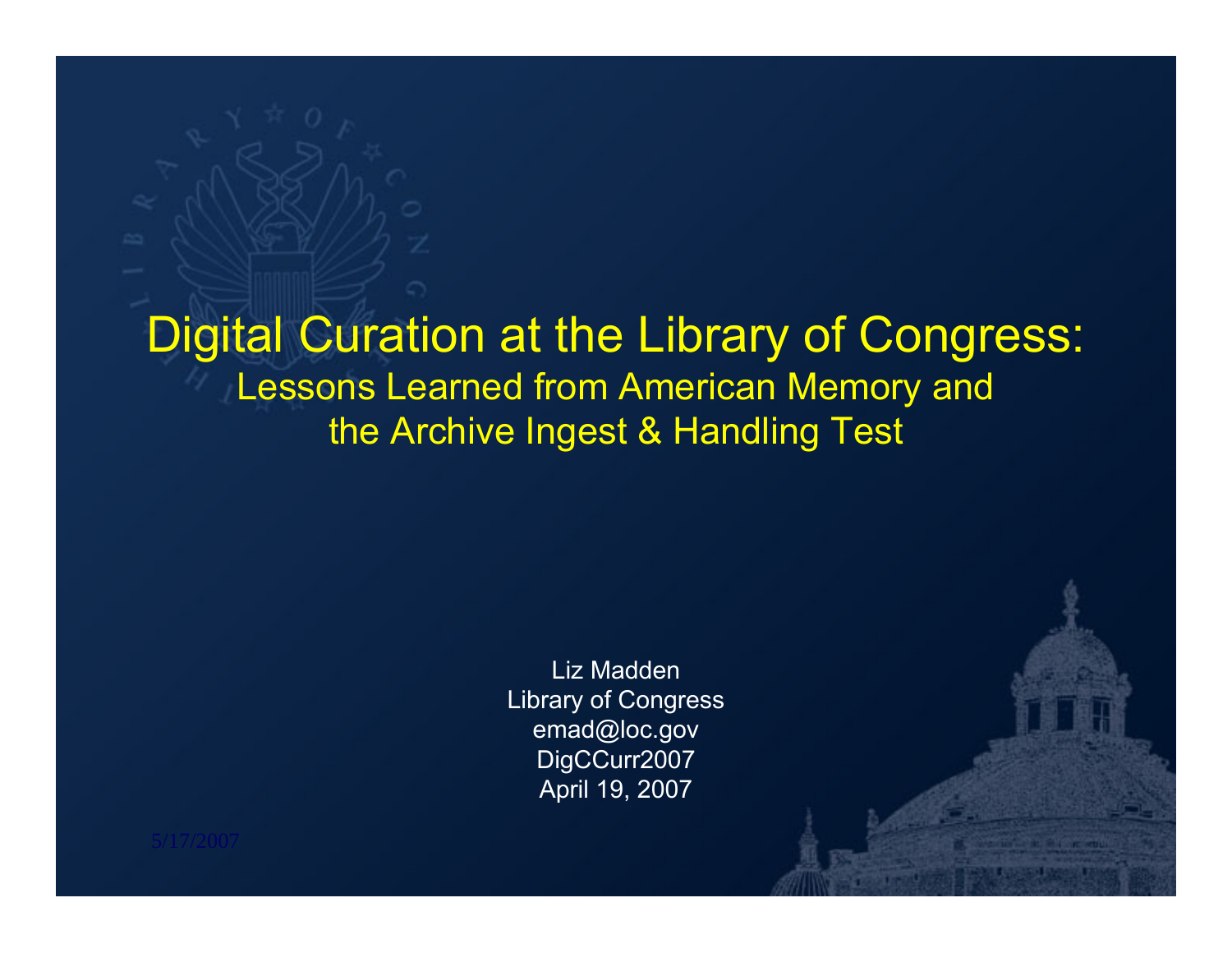## What is a Digital Curator?

- A shepherd of data as it transitions from one stage of the digital life cycle to the next
- Someone who understands the dual nature of digital resources--as both intellectual resource and systems data
- A bridge or translator among experts in the various areas of digital library work
- A de facto resource for institutional knowledge about digital content creation, processes, and maintenance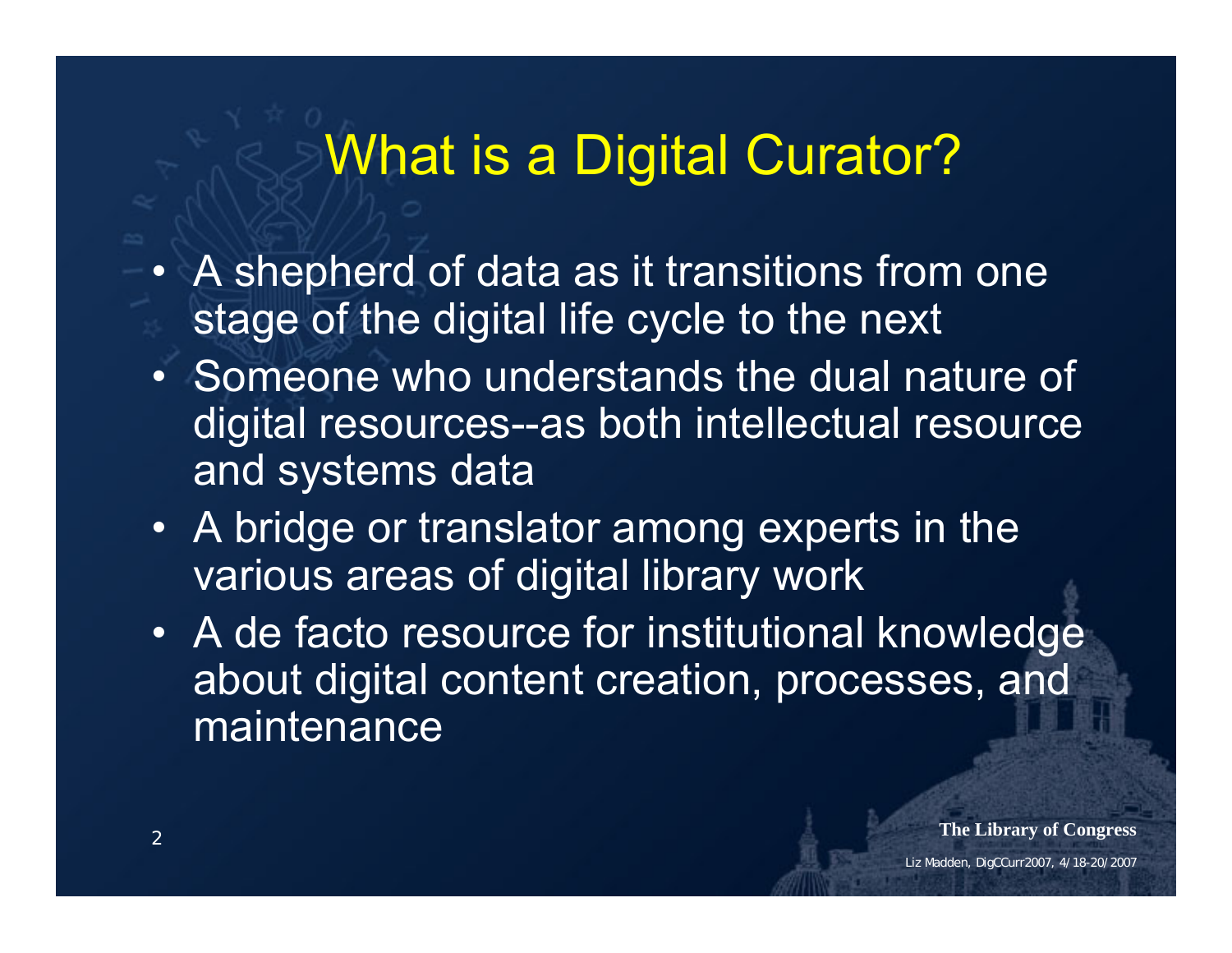## Hot Topics for the Digital Curator

- •Digital production workflow
- •Data-in-the-raw: "pre-standards" stage
- •Data transfer, transformation, manipulation
- •Automation and repeatable processes
- •Data flexibility, shareability, sustainability
- Requirements for production tools, storage systems and display applications
- •Documentation and institutional memory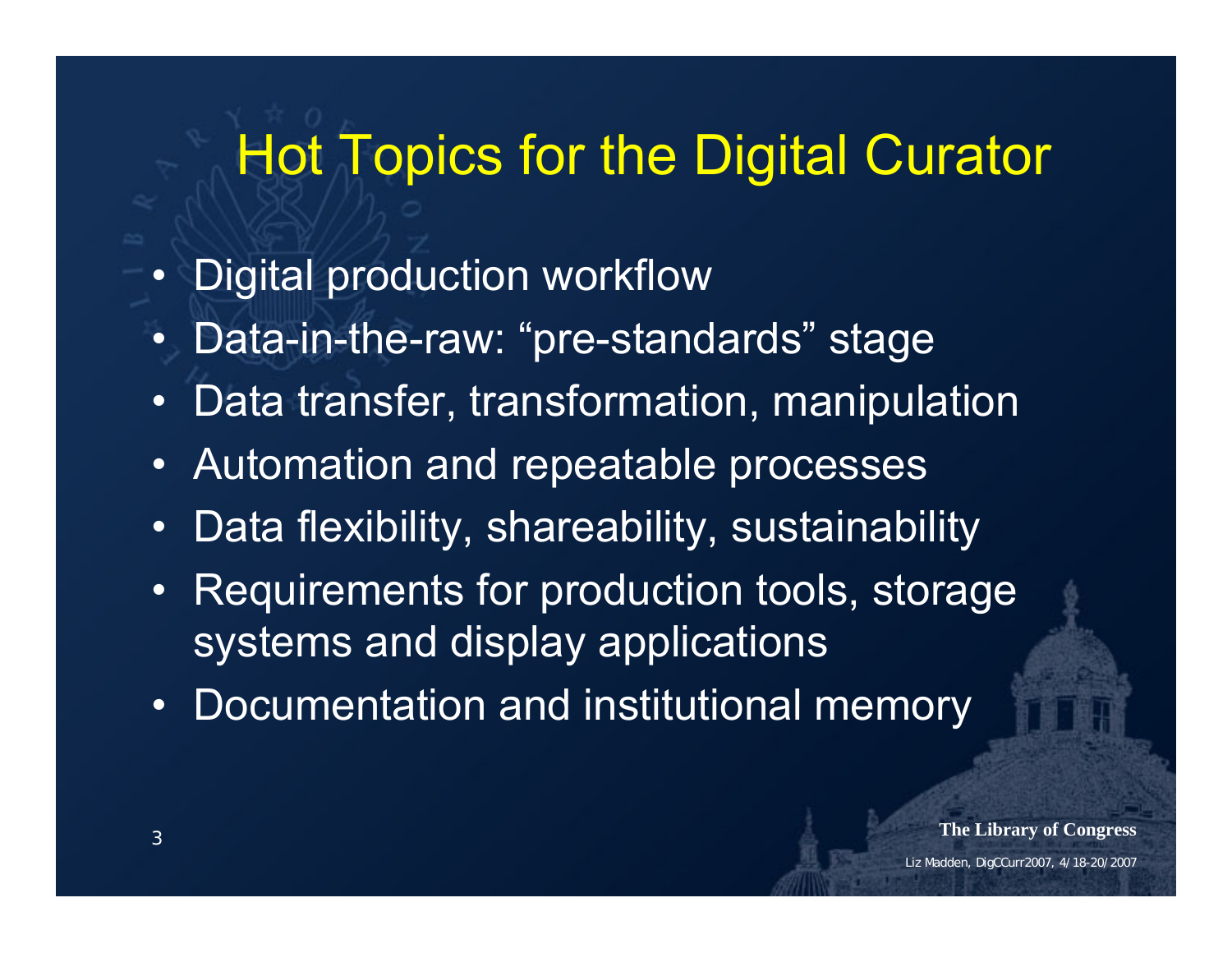## What do digital curators do?

- Analyze a body of digital content and make pragmatic and realistic assessments of services that can be provided for it
- Assist with digital production tools, processes and policies
- Ensure that data is structured to allow for appropriate access to or presentation of the content
- Ensure that data is structured to allow for appropriate production tracking, storage and maintenance of the content
- •Identify places in the production workflow where digital content is at risk of becoming corrupt and propose solutions or mitigation strategies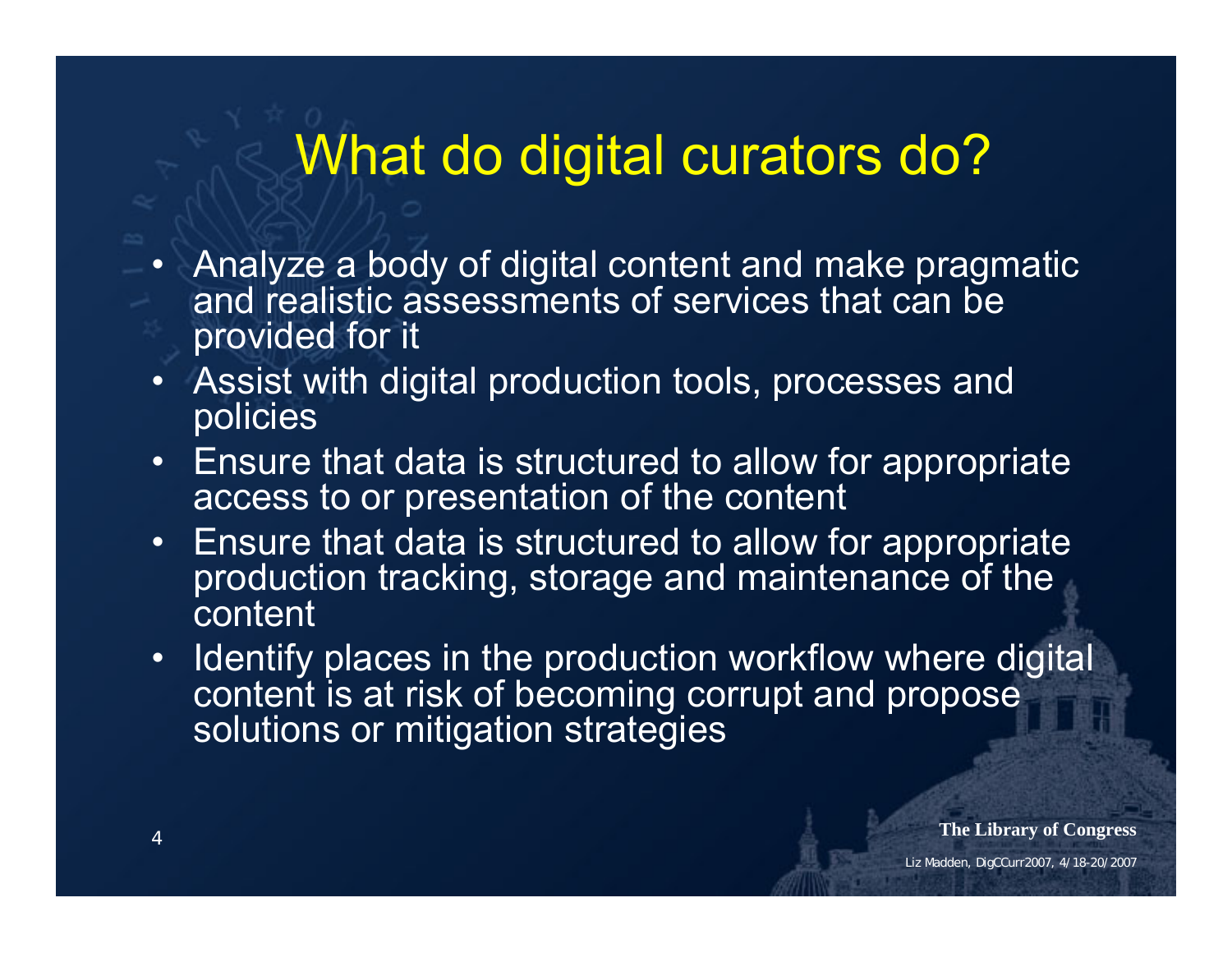#### Digital Curators are Interdisciplinary There is depth in breadth



*Project plan & technical review*

Figure: "Aspects of Digital Collection Creation and Maintenance" Library of Congress, Technical Design Review Group, November 2001 (slightly revised, March 2007)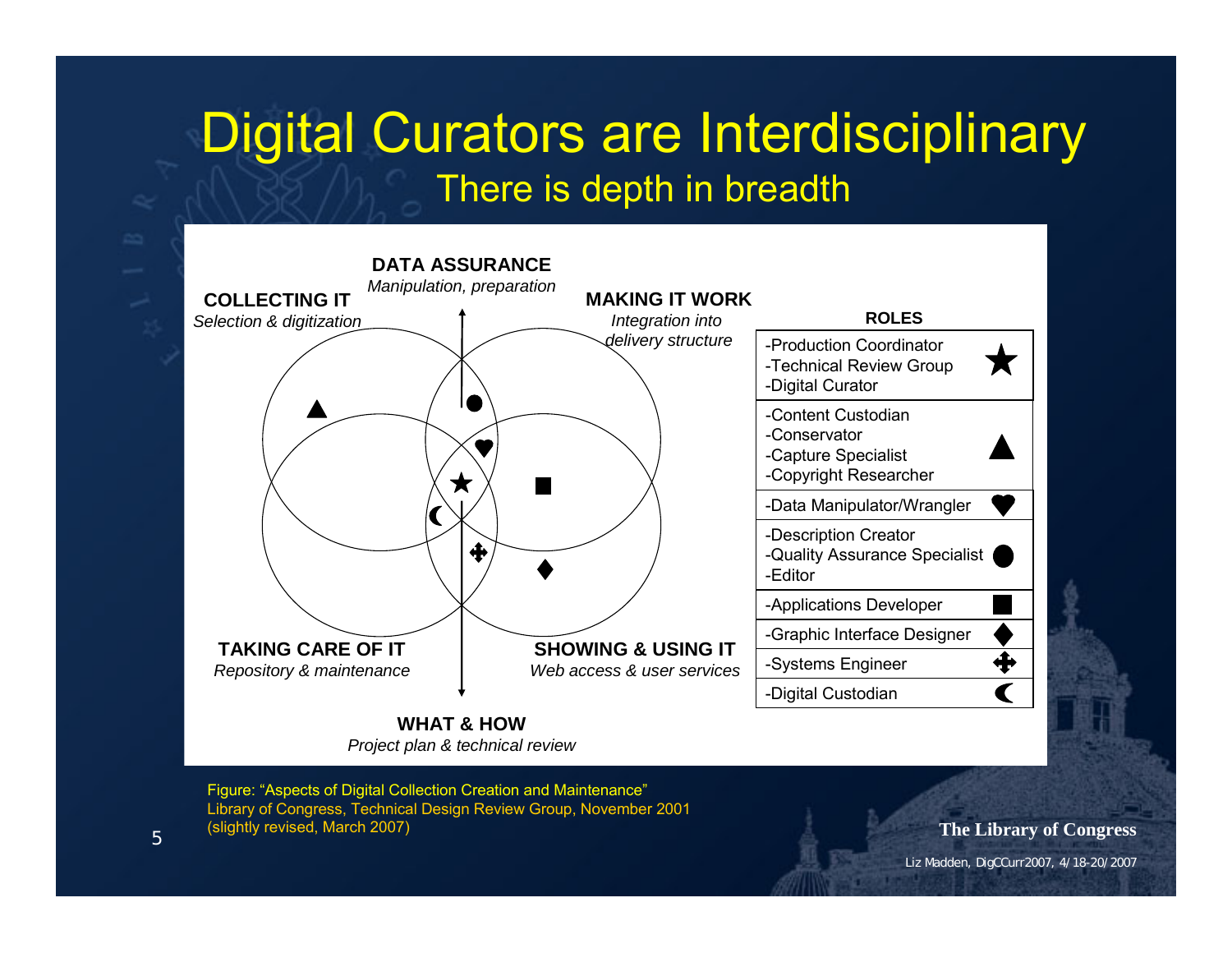#### A Brief History of American Memory http://memory.loc.gov

- Made its debut in 1995 with 4300 described digital items
- • Produced approximately 700,000 described digital items in 90 digital collections between 1995 and 2000
- AM collections include content created by external institutions via the Ameritech Competition (begun in 1996)
- Currently contains more than 1.5 million described digital items and 35 TB of data
- •Continues to grow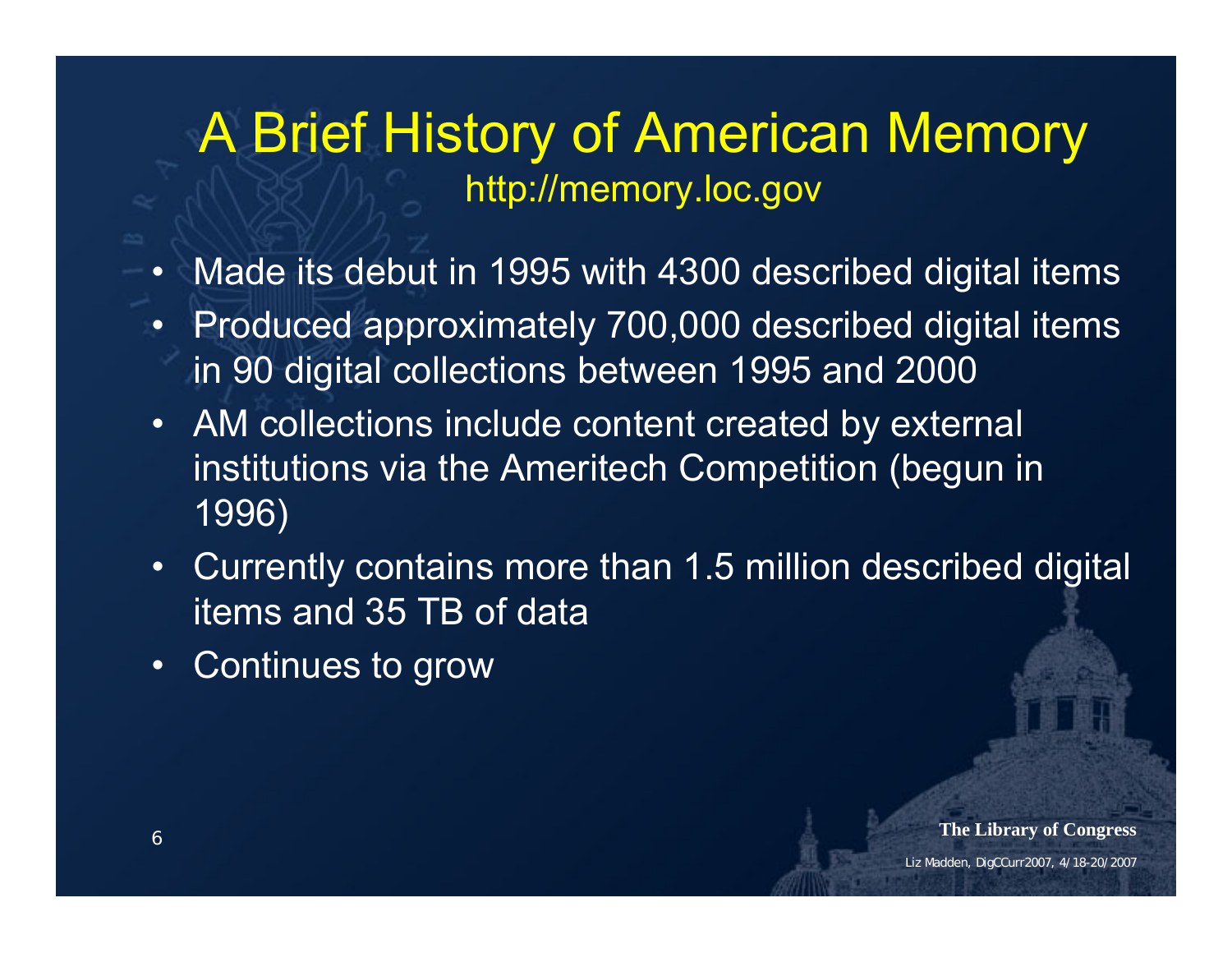### American Memory 1995

Edit, View Go Bookmarks Ontions Directory





Historical Collections for the National Digital Library

#### **Current Collections**

- · Select from a list of titles and topics
- · Select by type of collection

American Memory consists of collections of primary source and archival material relating to American culture and history. These historical collections are the Library of Congress's key contribution to the national digital library. Most of these offerings are from the unparalleled special collections of the Library of Congress.

The elements in each historical collection include digital reproductions of items, a finding aid, and various accompaniments. The finding aid may consist of a catalog (a database of bibliographic records) or take the form of a register (a hierachical listing or directory).

At this time, three photographic collections, one recorded sound collection, one manuscript collection (under construction) and a trio of early motion picture collections have been prepared for Internet access. Access to a number of additional collections will be provided in the coming months.

Note: some materials may be protected by copyright in the United States or other nations, or by restrictions from donors.

Technical Papers and Other Information about American Memory

Future Collections -- collections planned for Internet presentation during 1995-1996

Send us comments on this server via our Mail Gateway

Usage Statistics for this Server

7

The Library of Congress Home Page.<br> **The Library of Congress Home Page.** 

M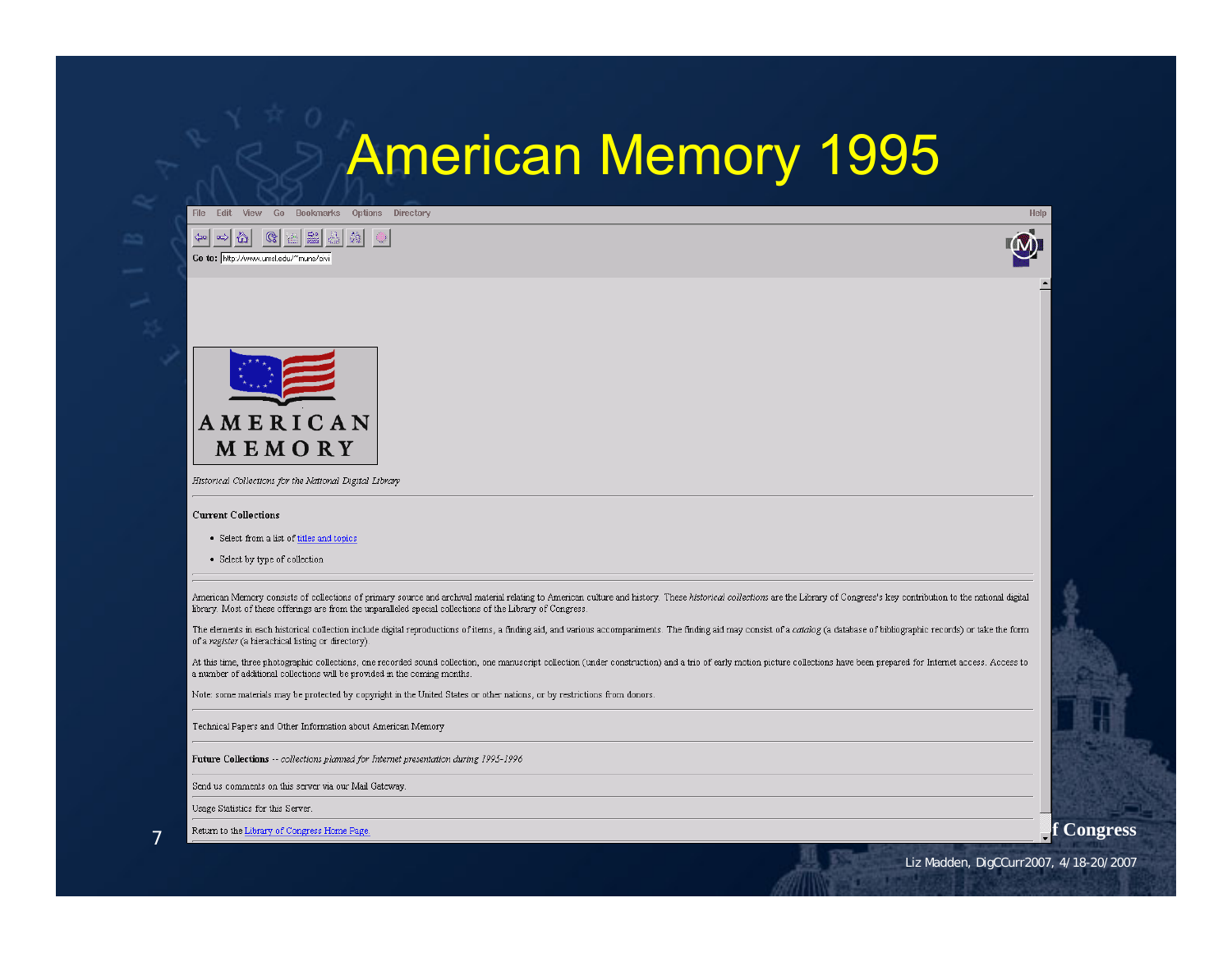# The Archive Ingest & Handling Test (AIHT)

http://www.digitalpreservation.gov/library/technical.html#AIHT

- Test the feasibility of transferring digital archives *in toto* from one institution to another
- Used George Mason University 9/11 Digital Archive (GMU 9/11 DA) as donated to LC
	- $\sim$ small, heterogeneous, real-world archive
	- 12+ GB
	- 57,000+ files
	- Created from content contributed via web interface
- Describe it, mark it up, ingest it, transform it, share it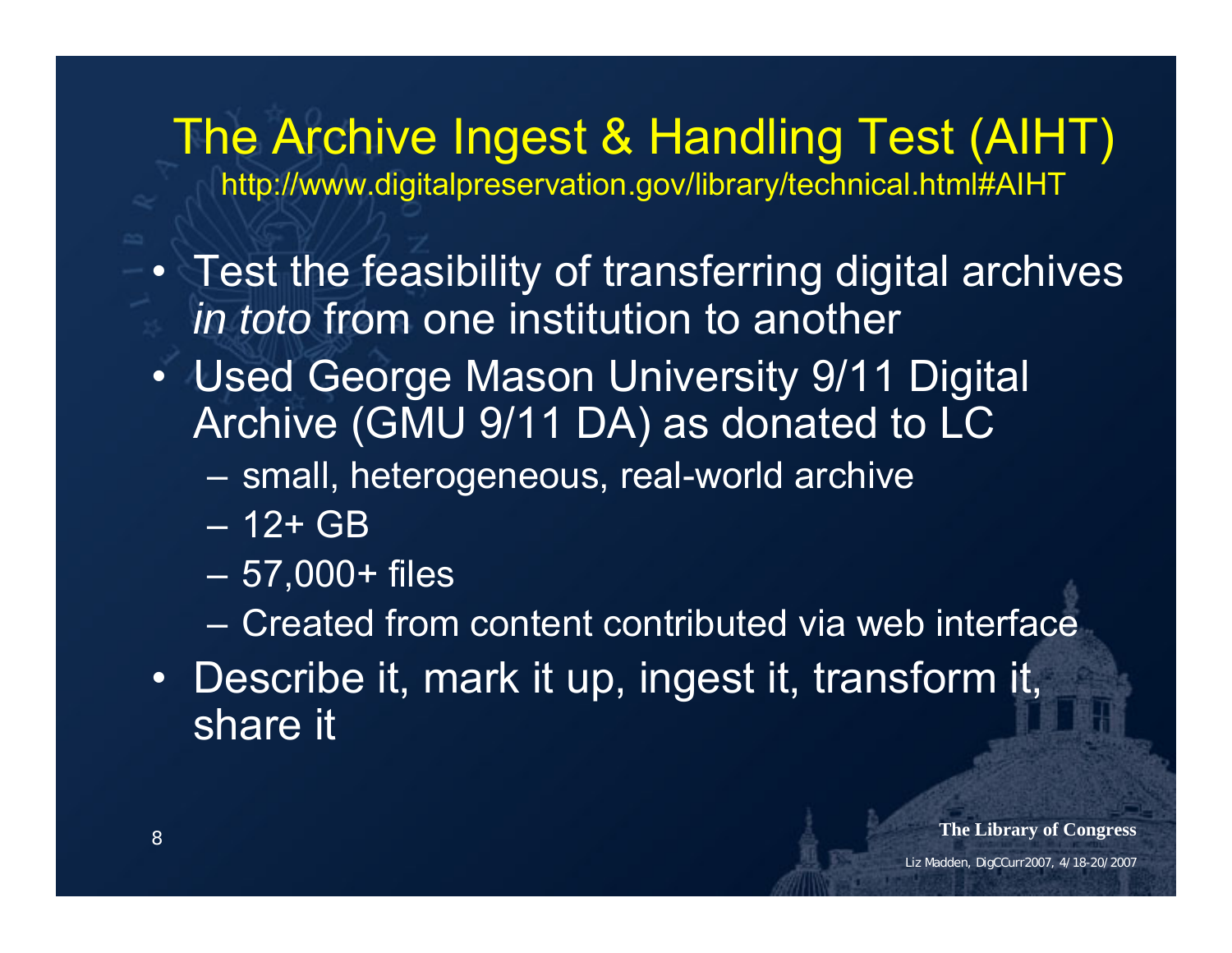### LC as Recipient of GMU 9/11 DA

- The LC AIHT team performed an additional analysis of GMU 9/11 DA from the perspective of the recipient institution
	- What's in it?
	- What can we do with it?
	- How does it compare to other materials that we have experience with?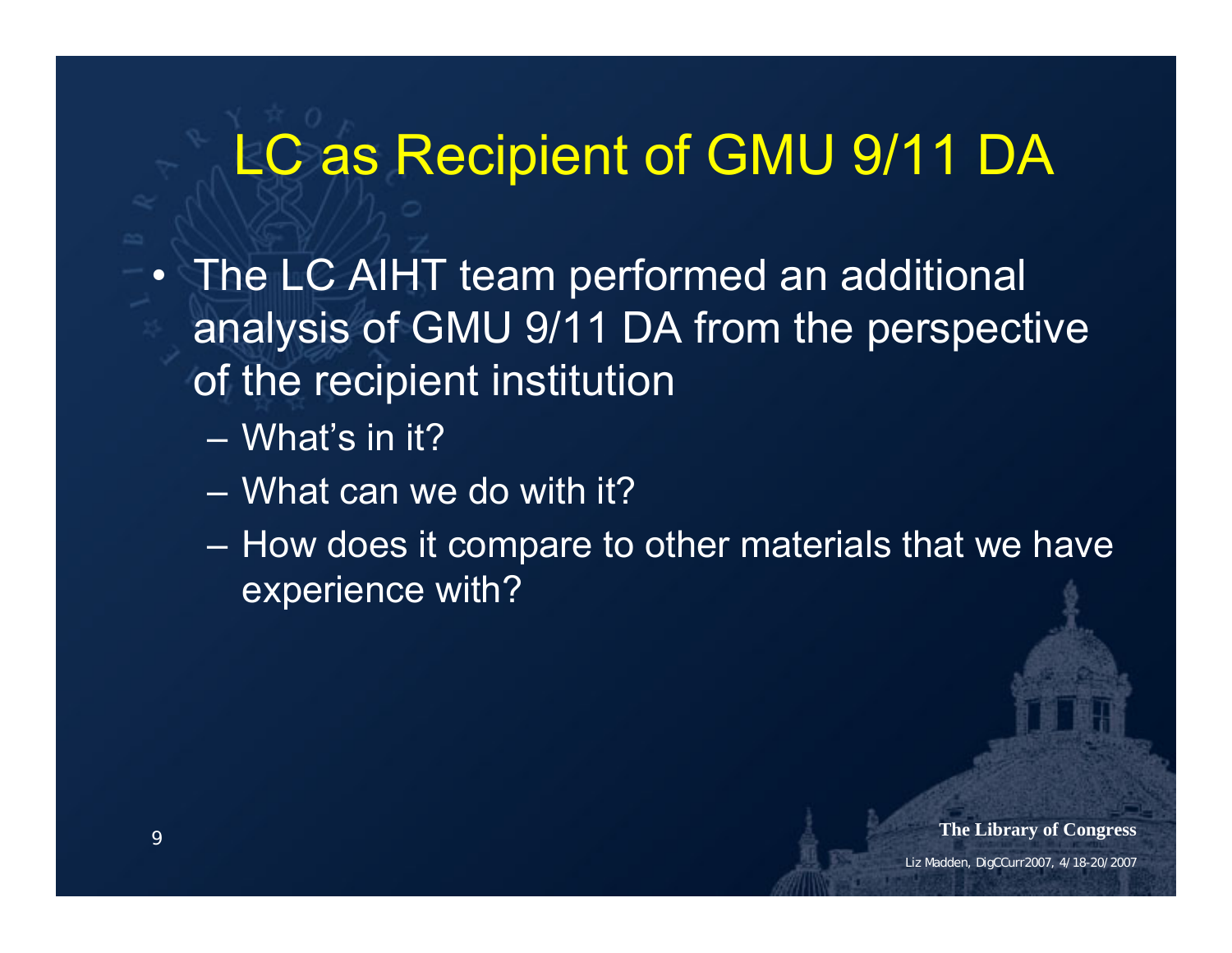### Everything we needed to know we learned from digitizing

- Know thy data
- •Automation means letting machines do the work
- •Exceptions to rules raise resource usage
- •Interoperability requires compromise
- •Diversity must be recognized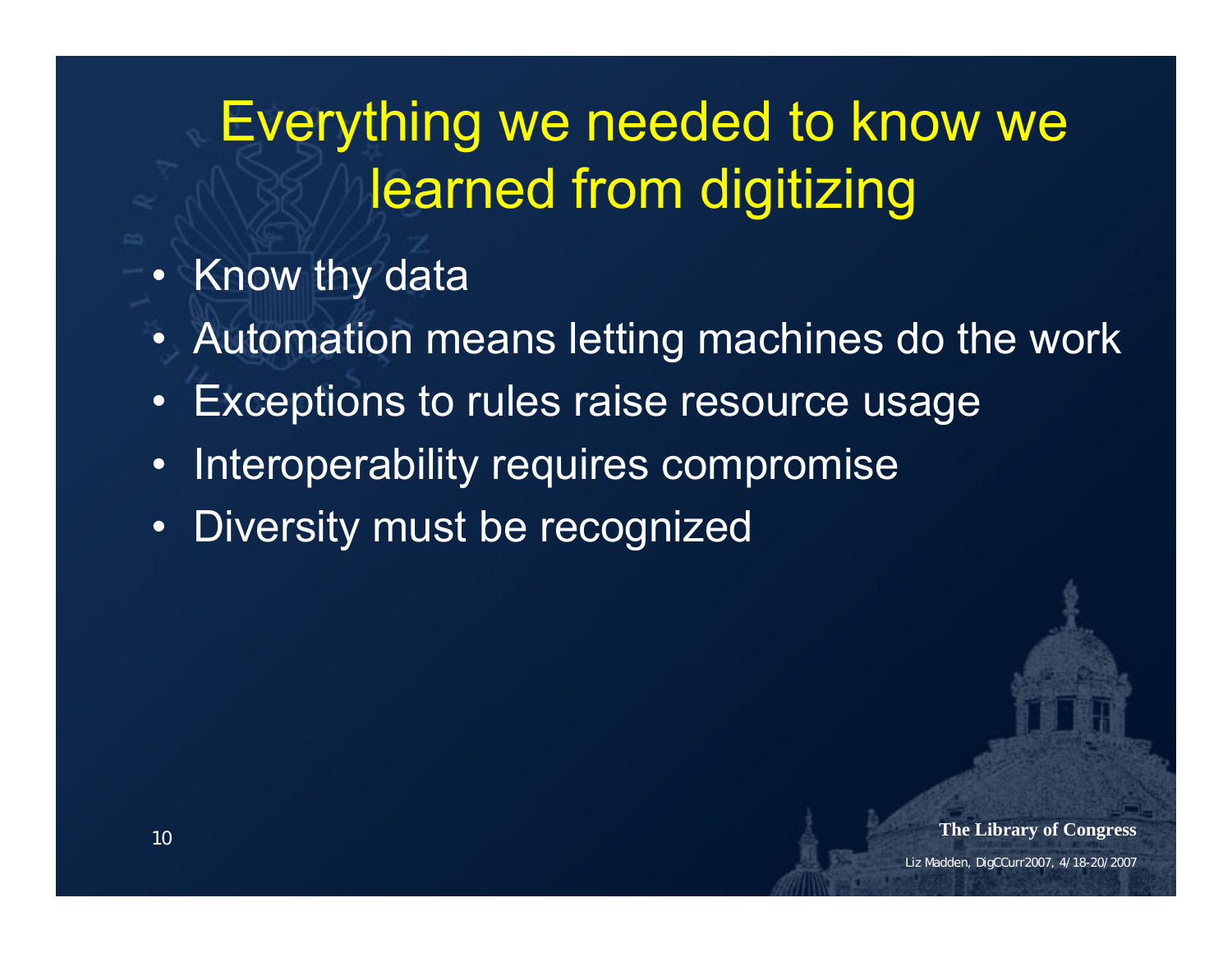## Know thy data

- • Understanding the data as content helps identify
	- what the item is and what its boundaries are
	- how it might be best presented
	- uniqueness
- • Understanding data as data helps ensure that it
	- contains the structure and elements to inform the presentation
	- Is in a structure that can be maintained as needed
- • The same piece of data can function differently depending on the context
	- Title in scan list identifies a piece of physical material that must be scanned
	- Title in a production tool or descriptive record describes what the item is intellectually
	- Title in an application is a field whose data is used for
		- •Display in a certain location
		- •Indexing/searching/discovery
		- Creation of browse lists
	- Duplicate items in the GMU 9/11 DA differ by context
- $\bullet$  Know how a change to a metadata field's value in order to accommodate one context can affect the use of that field's data in another context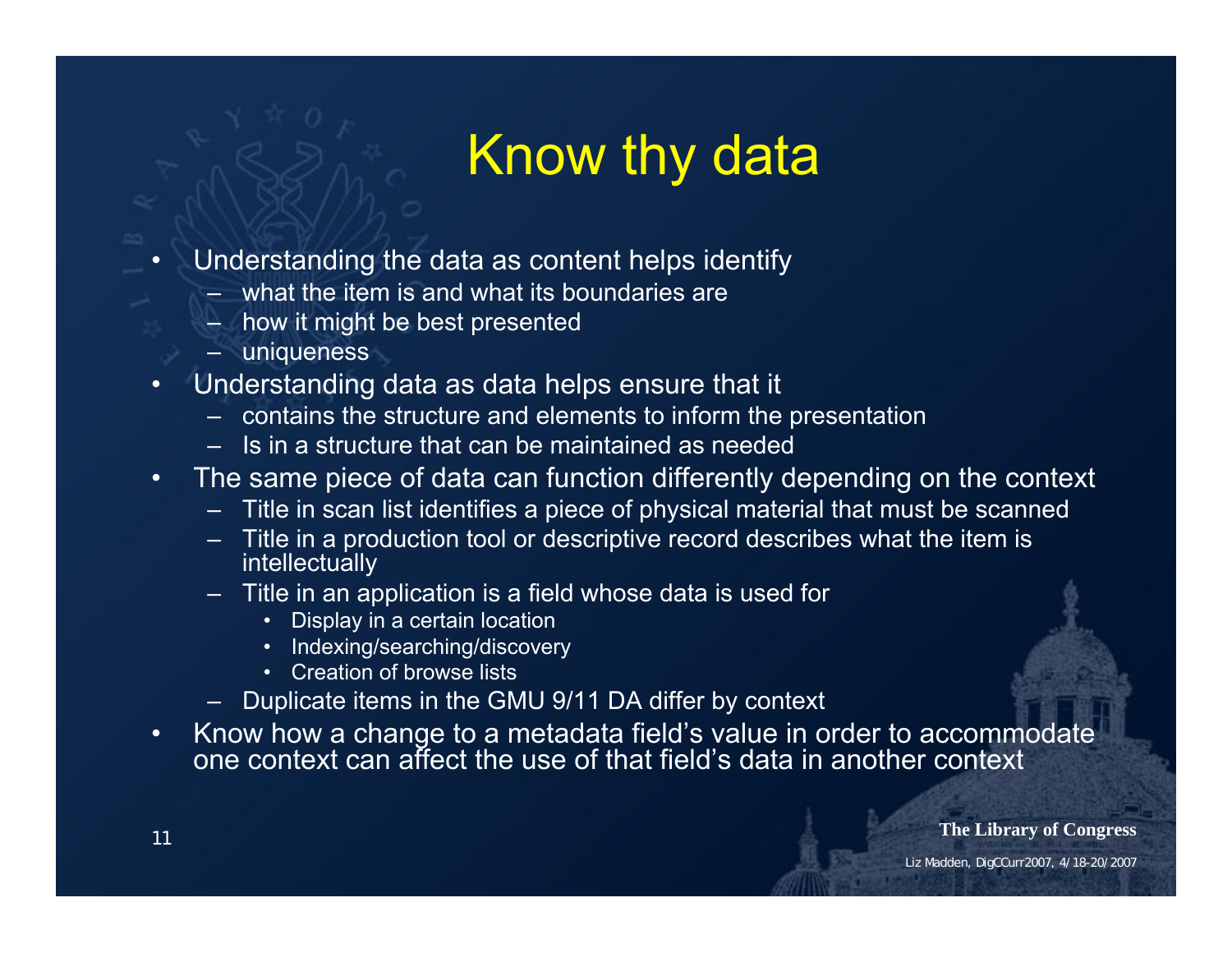## Automation means letting machines do the work

- • Machines are more regular than humans and more likely to make the same mistake the same way twice+
- • Content in transition is at risk for errors
	- Transformation of existing description from one format to another
		- Manipulating a word processing file, spreadsheet, desktop db, etc., for loading into production tool or metadata schema
	- Transfer of content from one server architecture or platform to another
- • There is often a strong temptation to do things manually for expediency
	- There's no such thing as "just this once"
	- No guarantee you'll remember what you did, and others may not know
- • Automate whatever can be automated and save resources for exceptions
- • Any automation counts
	- Database or word processing macros, simple scripts
- •Document everything, especially the parts that cannot be automated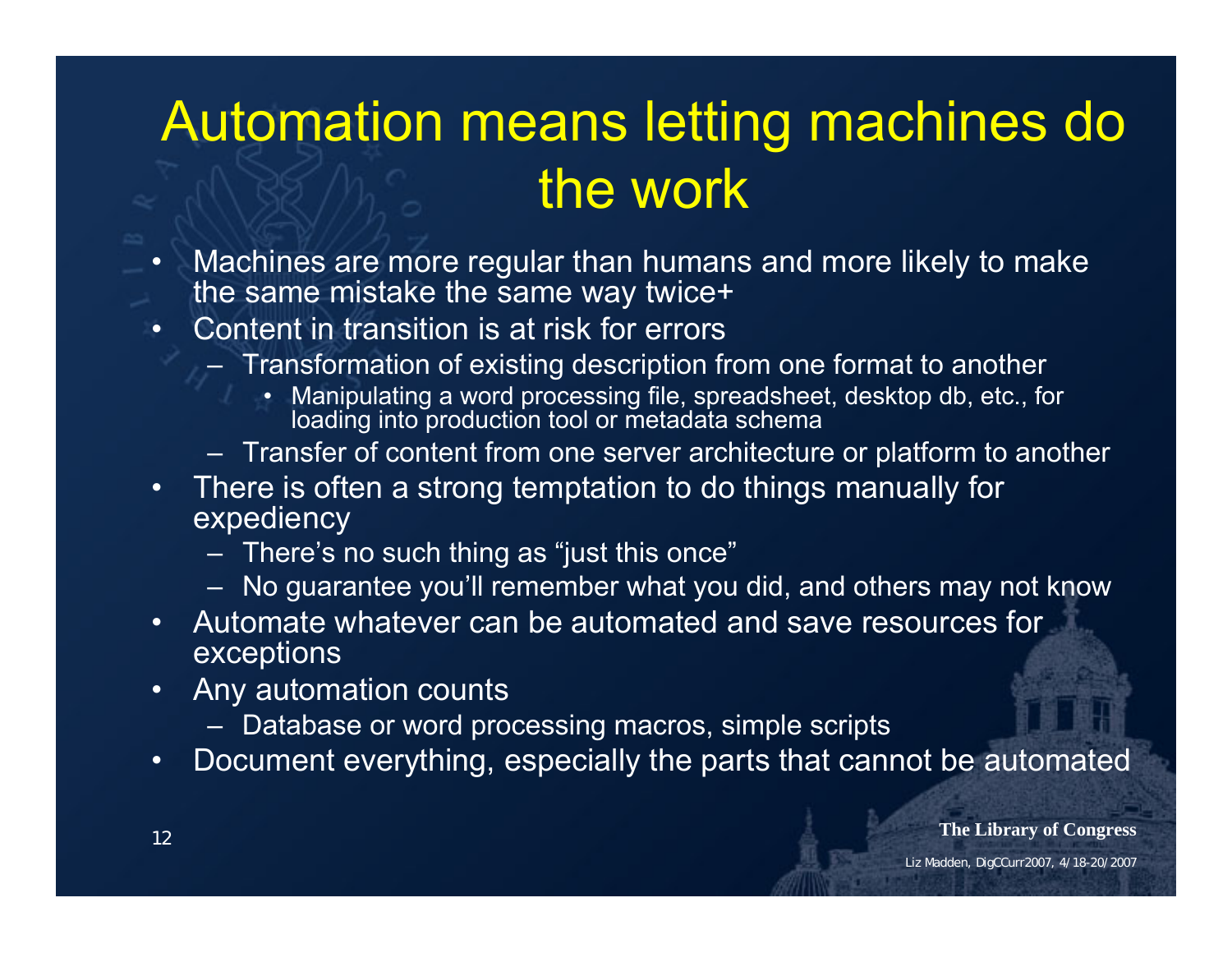#### Exceptions to Rules Raise Resource Usage

- • Customization is a kind of exception
	- AM collection model
- • Customization reduces sustainability
	- May rely on institutional memory or documentation (often absent)
	- Solutions to identified problems cannot be applied broadly
- • Exceptions compromise scalability
	- Look for patterns to identify true exceptions vs. existing models
		- E.g., "Parts of a whole" objects can come in a variety of forms
- • "Standard" ≠ "Consistent" or "Interoperable"
	- Approaches to or interpretations of standards can vary on a local level to accommodate a particular environment
	- Standards that function in one environment may not function well in another
		- MIME type and file validation
		- File naming and environment differences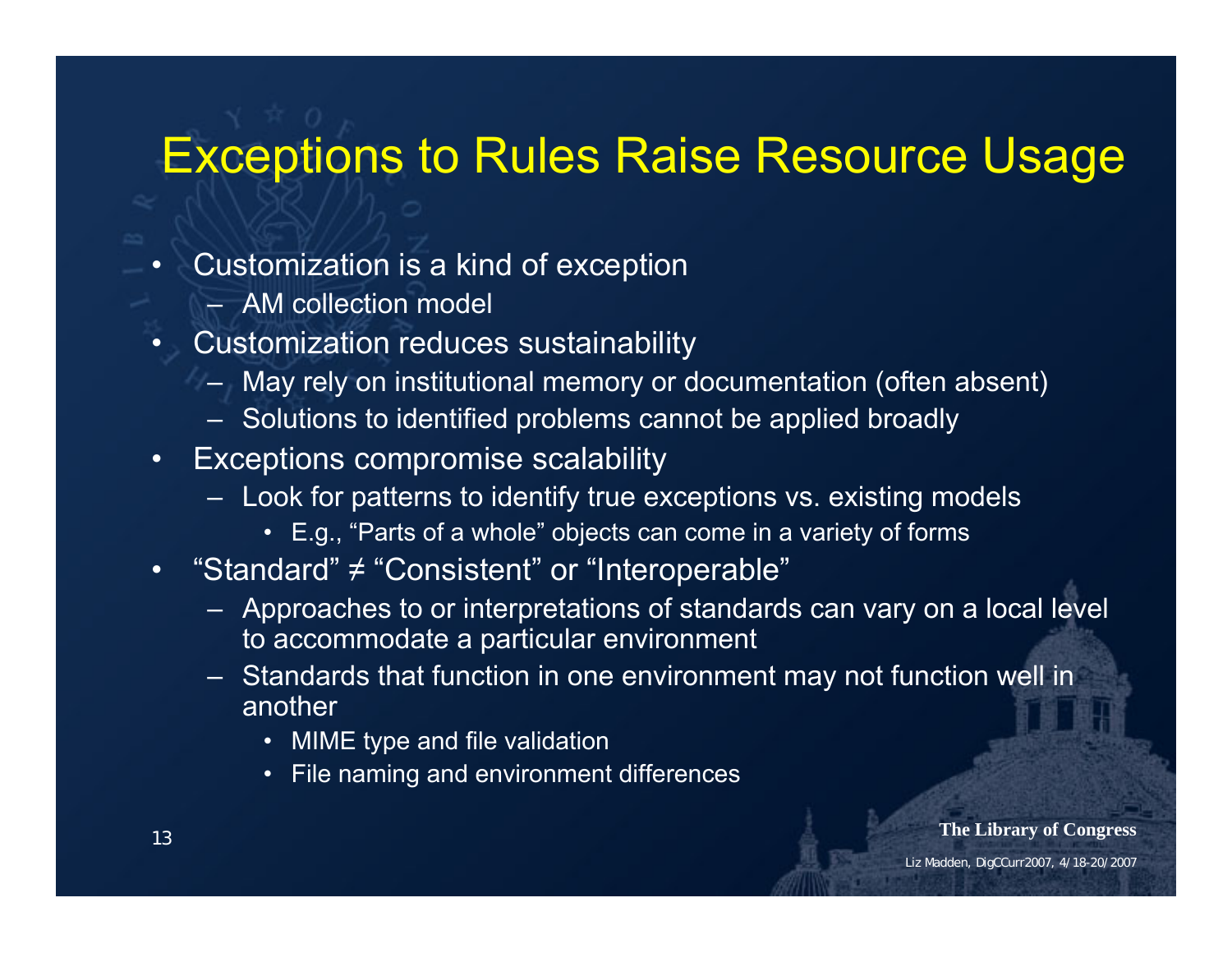## Interoperability requires compromise

Collaborative projects are challenging with regard to

- Consistency and persistence of delivery formats
- Data synchronization
- Updates
- Data transfer
- Metadata standard ≠ data model
	- Use of a metadata standard does not guarantee interoperability with a system using the same standard
	- Standards are sometimes interpreted and/or applied in diverse (i.e., "nonstandard") ways
	- Sometimes a data model needs to serve multiple standards
- • Data that functions in one environment may not function the same way in another
- • Up-front agreements about delivery structures, manifests, schedule, formats, and expectations for use and maintenance contribute to long-term sustainability of the data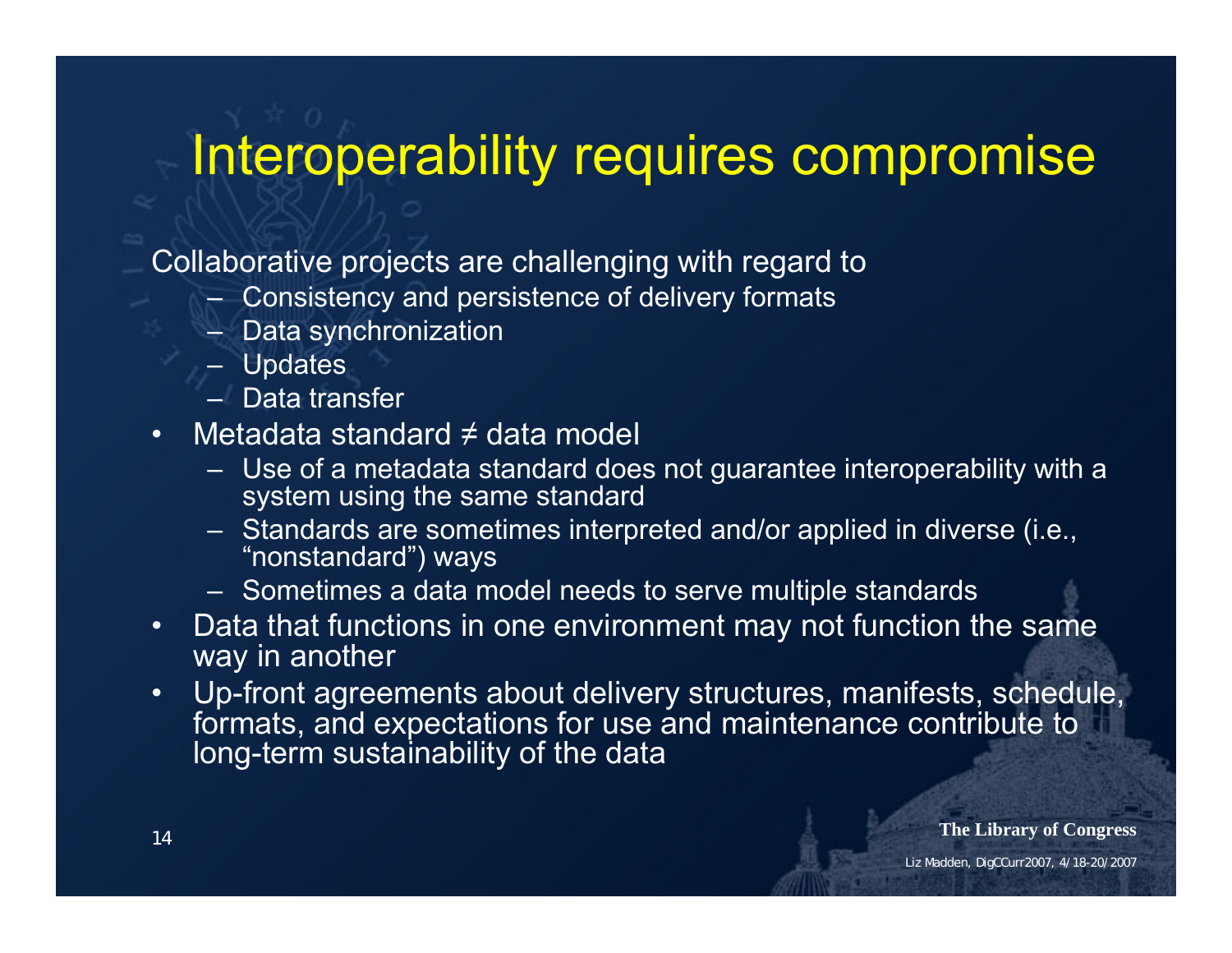### Diversity must be recognized

- •Heterogeneity is a fact of life
- • There's no such thing as "one size fits all"
	- Requirements for data depend on the audience/user and the technical environment/application
		- Data created in one environment for one type of user may not contain all the elements needed for use in another environment for another type of user
		- Sometimes you can't declare that one environment is the only place data will be used
- Some things that look like they can be "homogenized" are the hardest to control or apply
	- Vocabularies (subjects, geography, genre)
	- Metadata fields
		- Local uses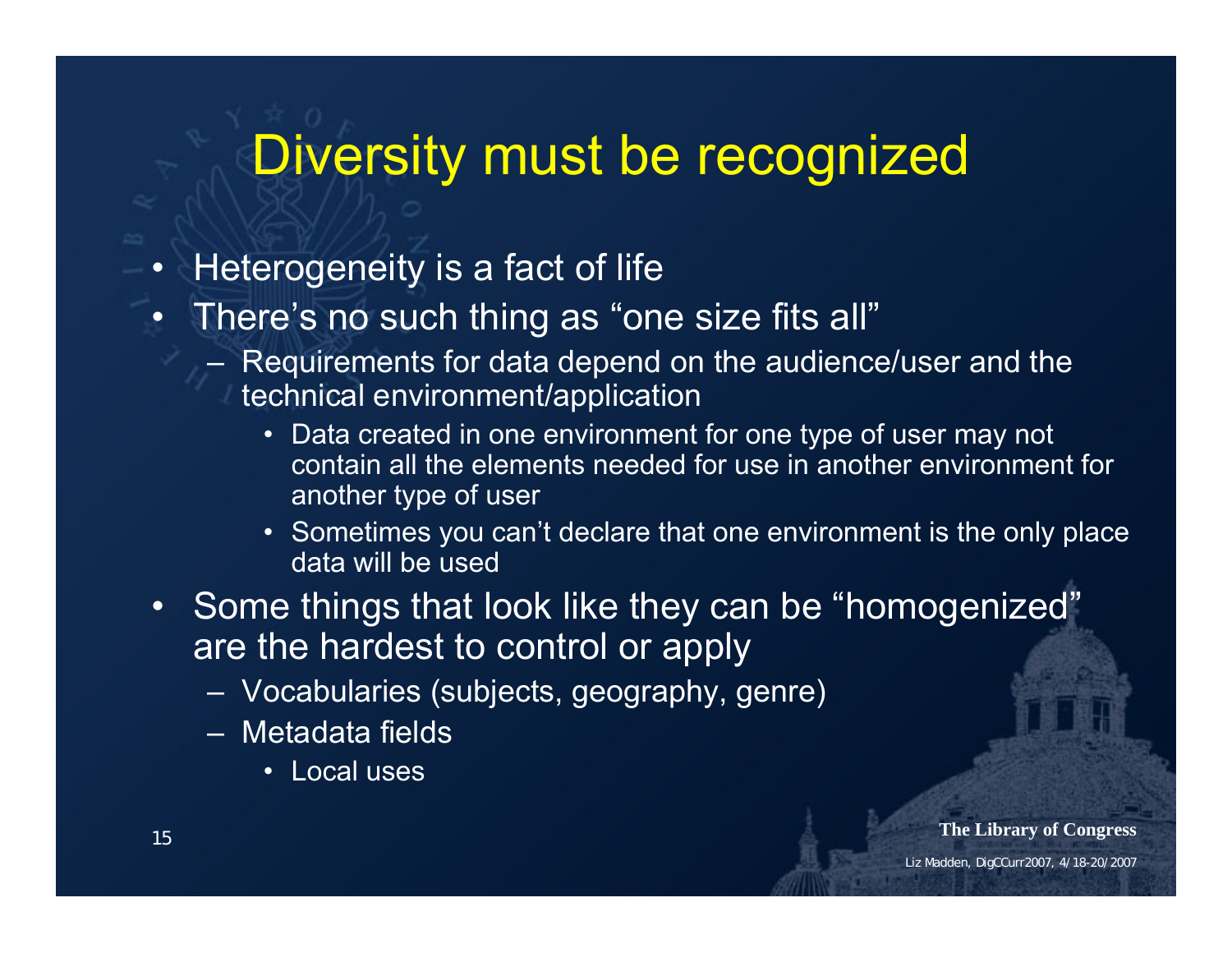### Descriptive Metadata

- •Descriptive metadata is important for resource discovery
- • Many items of interest lack an existing descriptive metadata that can serve the presentation
- •Existing descriptive metadata comes in all shapes and sizes
- • Creation or enhancement of descriptive metadata is often done by non-catalogers
- • There is overhead associated with leveraging existing descriptive information for digital production tools or presentations
	- Existing records may be in spreadsheets, word processing documents, inventory databases, non-relational databases, etc.
	- Data manipulation/wrangling for data in non-usable form
- • Descriptive metadata must sometimes serve multiple environments that have different requirements
	- Vocabularies
	- Local fields or local use for existing fields that must be preserved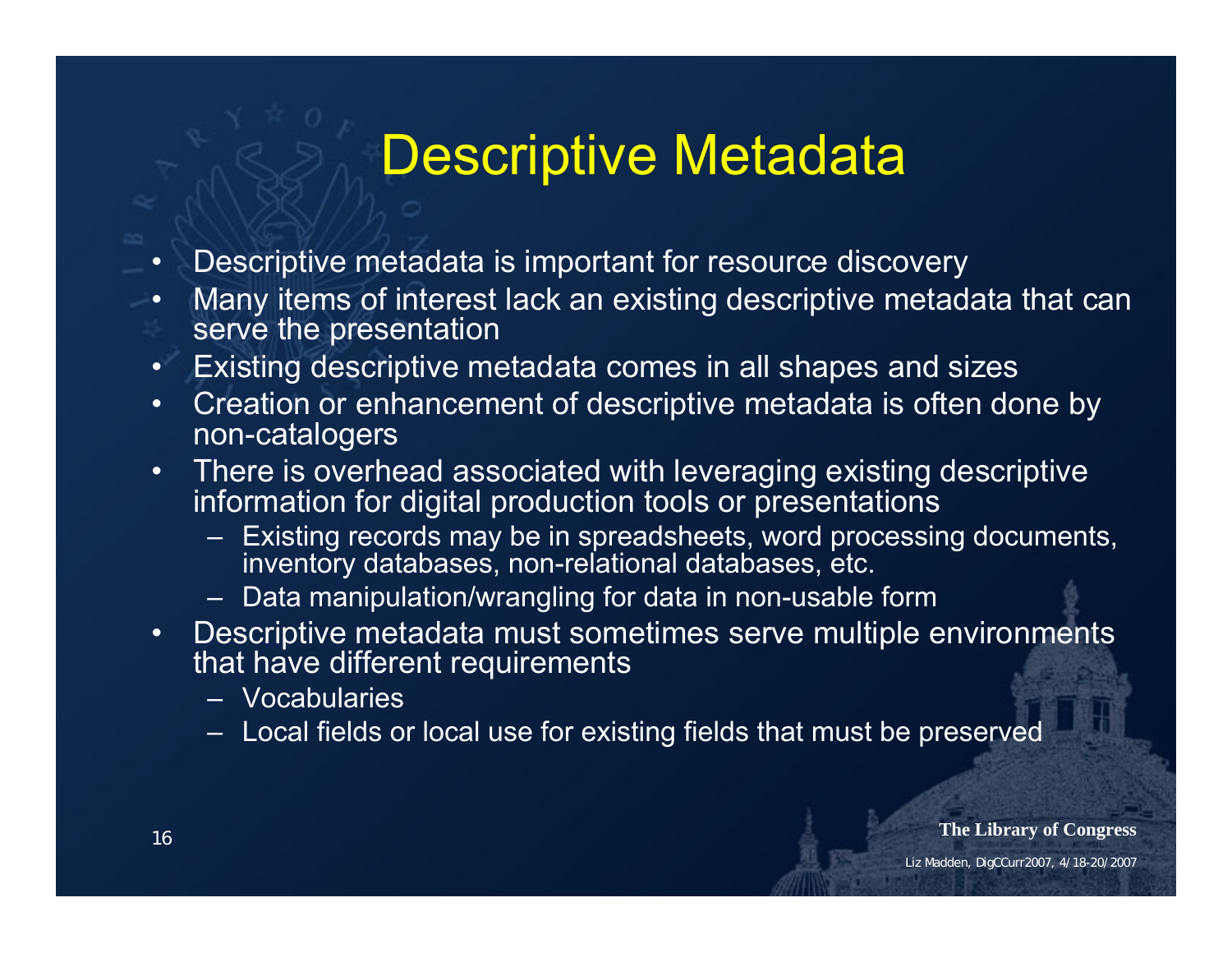#### Exercises for aspiring digital curators

#### •Process a hard drive

- Find a hard drive that mimics a "normal user"
	- Transfer, process, analyze, create descriptive records for its contents
- • Create descriptive records from a non-EAD finding aid, word processing document, inventory database, spreadsheet, contents list, etc.
	- Automate the transformation
	- Create a solution for storing/using it
	- Do an exchange with someone else and see if you can ingest other data into your system
- • See if you can identify files
	- Stored on old media
	- Created in old software
	- Based in a different character set